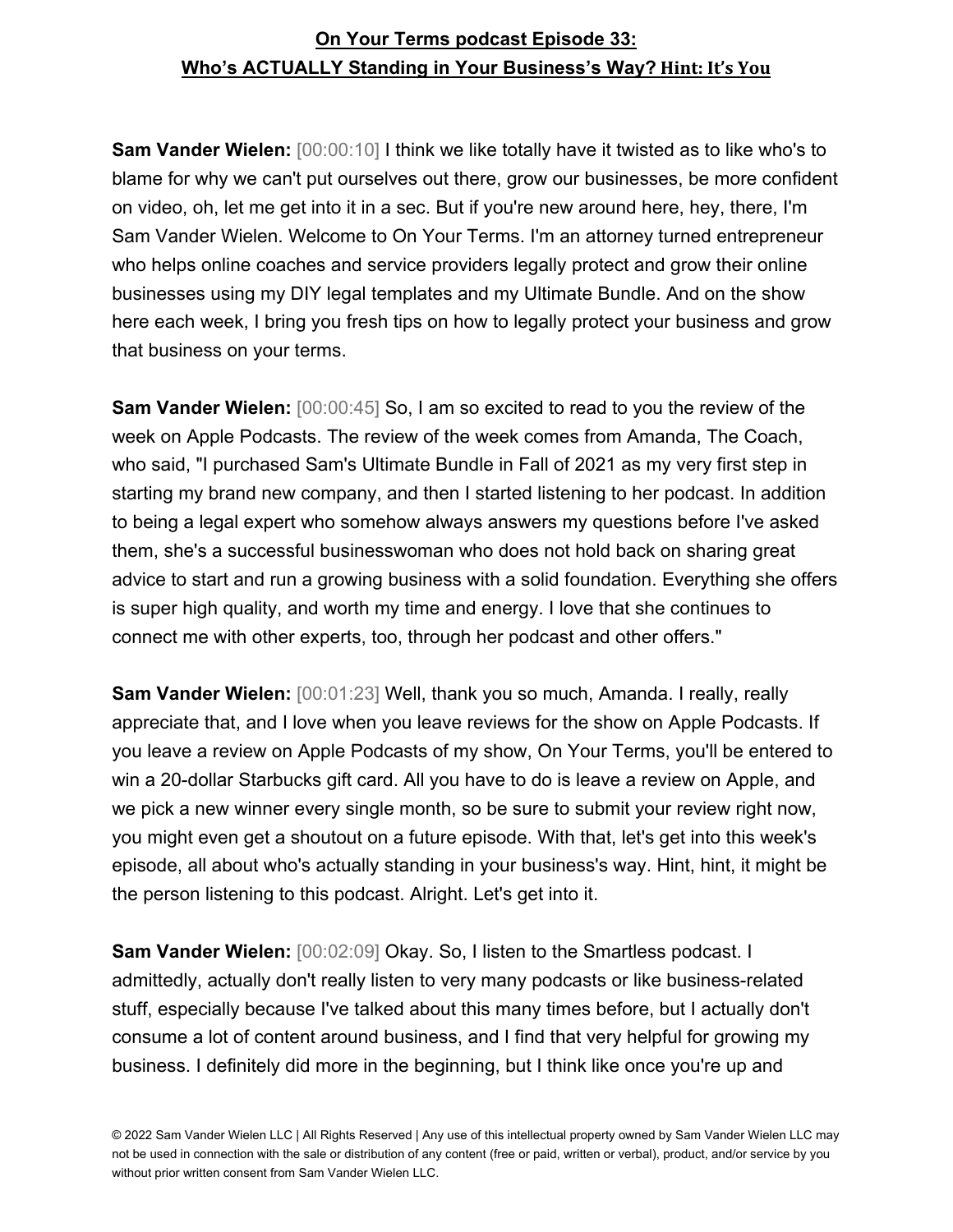running, it's kind of important to put that stuff down and do as much implementation as you do consumption.

**Sam Vander Wielen:** [00:02:35] But anyway, when I do listen to a podcast, I am obsessed with Smartless. So, if you haven't listened to it already, Smartless is a podcast where three guys, Sean Hayes, Will Arnett, and Jason Bateman invites somebody onto their show, a celebrity onto their show each week, and one of the three guys gets to pick who's the guest that week, and the other two don't know. And so, they like guess in the beginning, and then they invite that famous person on, and because they didn't know who was going to be on, it's like a really cool just like casual conversation between these three incredible comics and actors, and then whoever they have on.

**Sam Vander Wielen:** [00:03:14] So, this one week, they had on Dave Grohl, who's obviously the Nirvana drummer and the Foo Fighters front man, everything man, very talented musician. And I just thought it was so interesting that throughout the episode, in the interview that they did with Dave Grohl, Dave Grohl kept referring to himself as an F up, I won't say the whole thing. So, he kept referring to himself as an F up and this is Dave freaking Grohl, right? Like why does Dave Grohl keep referring to himself as an F up?

**Sam Vander Wielen:** [00:03:45] And Sean Hayes, who I love, because he played Jack in Will & Grace, and I just think he's hilarious, and if you listen to Smartless, I feel like Sean Hayes is also the one out of the three of them that's like very sensitive and tends to like ask the deeper questions, in my opinion, whereas the other two are hilariously funny, and Sean's really funny, but I just feel like Sean asked deeper questions. But when Sean heard for like the 19th time Dave Grohl kept calling himself an F up, Sean Hayes was like, "Why do you keep saying that? You're Dave Grohl. Like how could you see yourself as an F up when like the whole world thinks you're a rock star?", because like he is a rock star.

**Sam Vander Wielen:** [00:04:27] And Dave Grohl just kept explaining like that that's just how he saw himself, right? Like he saw himself as an F up. And when I was listening to this episode, I couldn't help but just like think about how we put so much emphasis on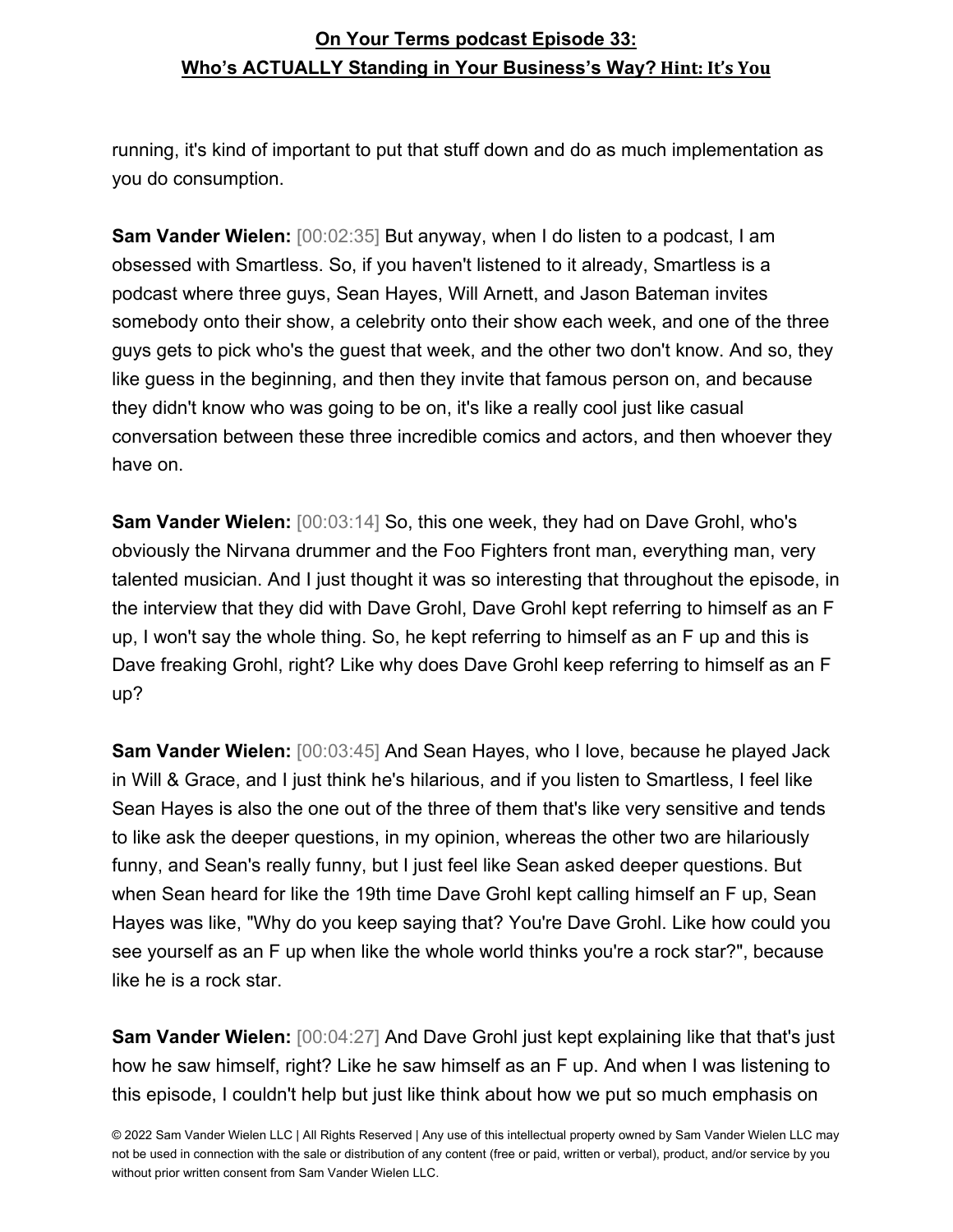all this external stuff, all these external forces, all of these things about like what other people are going to think, like what will other people think if they see me on Instagram? Right?

**Sam Vander Wielen:** [00:04:52] Like I remember, I used to worry about like what my family, my friends, my coworker, my former coworkers when I was a lawyer, like what they would think when they saw me on Instagram. Now, I think that whenever I do a Reel, and then I really run into people I know, and they're like, "I saw your little video where you're like running around", and it's so embarrassing, right? So, we're like, what will other people think if they see me on Instagram? What will my family think about my new career path, or changing jobs, or starting my own business? Are they going to judge me for leaving corporate?

**Sam Vander Wielen:** [00:05:20] And then, once we start our businesses, it becomes all this external stuff, like how many followers do I have? Well, we're only worried about that because we're worried about what other people think about that, and are valid, and we're looking for validation of what we're doing, but we also do it because it's the way that we all size each other up, right? Somebody is a good entrepreneur or a legitimate entrepreneur, they're killing it, they're successful once they have a lot of followers, right?

**Sam Vander Wielen:** [00:05:42] I remember like a year or two ago when my Instagram account just really started to grow and like pick up, like my business had always been really successful—or had been successful for a long time, I should say, but for some reason, like Instagram started to pick up, and then all of a sudden, I started getting all these people writing to me, being like, "You're killing it, you're killing it". And I was like, I'm killing it because I have Instagram followers, like who cares? I felt like I was killing it.

**Sam Vander Wielen:** [00:06:06] Like to me, I was happy, and like what does that even mean? Right? It's like it's all so subjective. But then, we question all this stuff, like when people unsubscribe from your emails, like every time you send out an email, you run to the computer to check how many people unsubscribe and you look through to see if it's anyone you know. And then, if it is, God forbid, it's like somebody you know or somebody you worked with, you're like, was it something I said? Like what was it about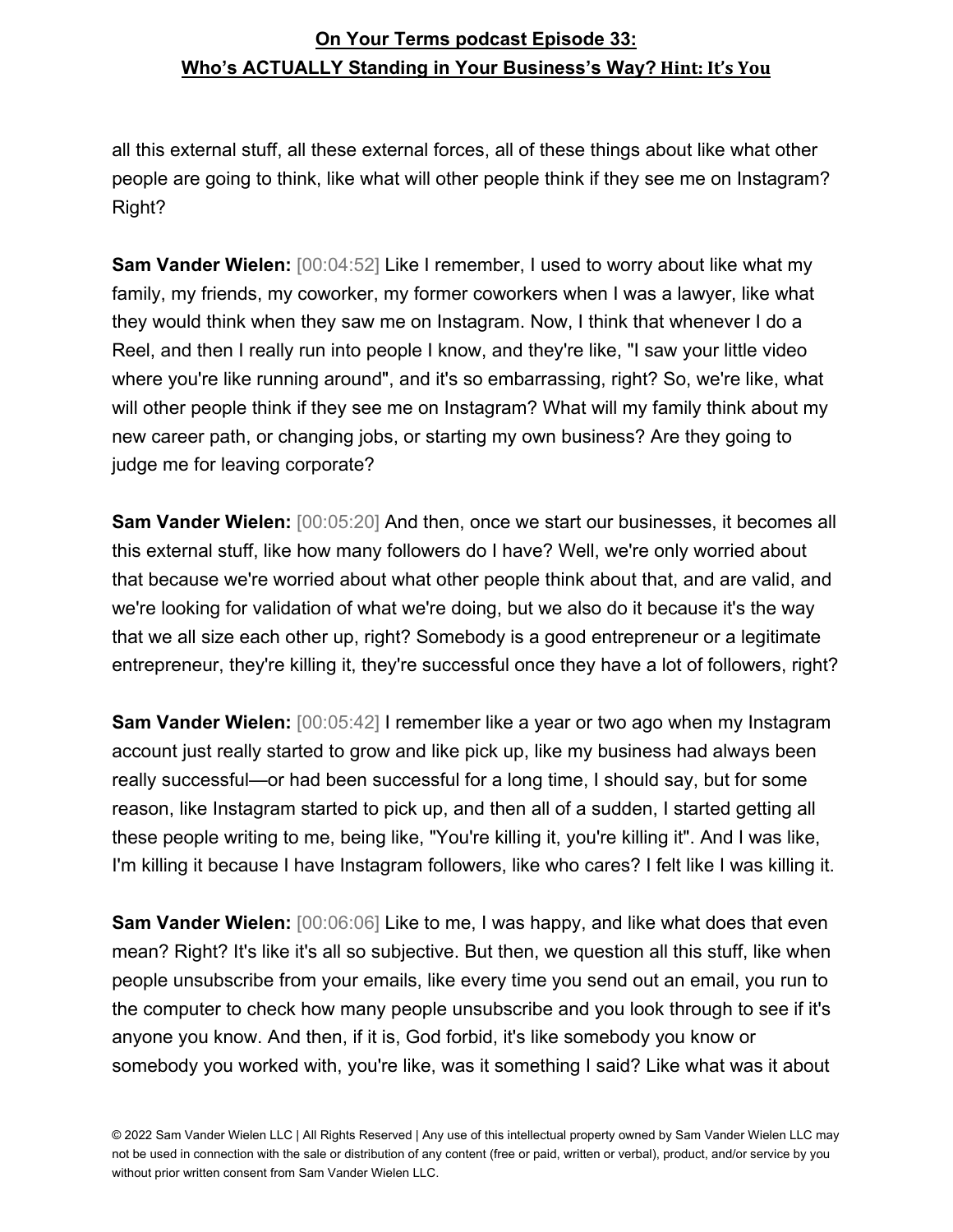what I said? Do they not like me? Do they not think I'm funny? Was I too sarcastic in that email? And we go down this whole thing.

**Sam Vander Wielen:** [00:06:36] Obviously, we have all this like imposter syndrome and doubting ourselves of like, will people think I'm smart enough? Will they think I'm funny? Do I know enough to even talk about this? Is somebody going to call me out for not knowing every single thing about what I talk about? Will anybody care if I talk about this? Like the online space is so loud, is anybody going to care? All of those things are so externally focused, them, family, followers, industry gurus, clients, email subscribers, right?

**Sam Vander Wielen:**  $[00:07:03]$  It's all outside of ourselves. And I think what I took away from Dave Grohl's comment is that like none of the success really matters if you don't think that you deserve all of those things. If you think you're an F up, then that's the way you'll present yourself to the world, right? So, we look to all this external stuff, but it's like so funny to me, it was like, if you look at Dave Grohl on paper, it's like he has, I don't even know—I should have looked it up before this episode, but I have no idea how many awards this man has.

**Sam Vander Wielen:** [00:07:35] I can imagine it's a ton. Obviously, he has a ton of money, which is very, very important to many people. He has like reached the pinnacle of being a musician. I mean, think about how many people have wanted to be a musician, how many people would give their left, anything to be a full-time paid musician, let alone like one of the world's most famous musicians who's reached the pinnacle of success in two different bands? Right? But he sees himself as an F up.

**Sam Vander Wielen:** [00:08:10] If we judge ourselves, if we don't think we're worth taking a chance on, then like it doesn't really matter what all this external stuff is telling us. We can have a billion email subscribers, and a million dollars in the bank, and 10,000, 20,000, 50,000 Instagram followers, when is that going to be enough? Right? When is that number, whatever it is that you're looking at, whether it's money, followers, clients, number of people who buy your course, like email subscribers, whatever, when is that going to be enough? It won't, because it's all externally validating, right?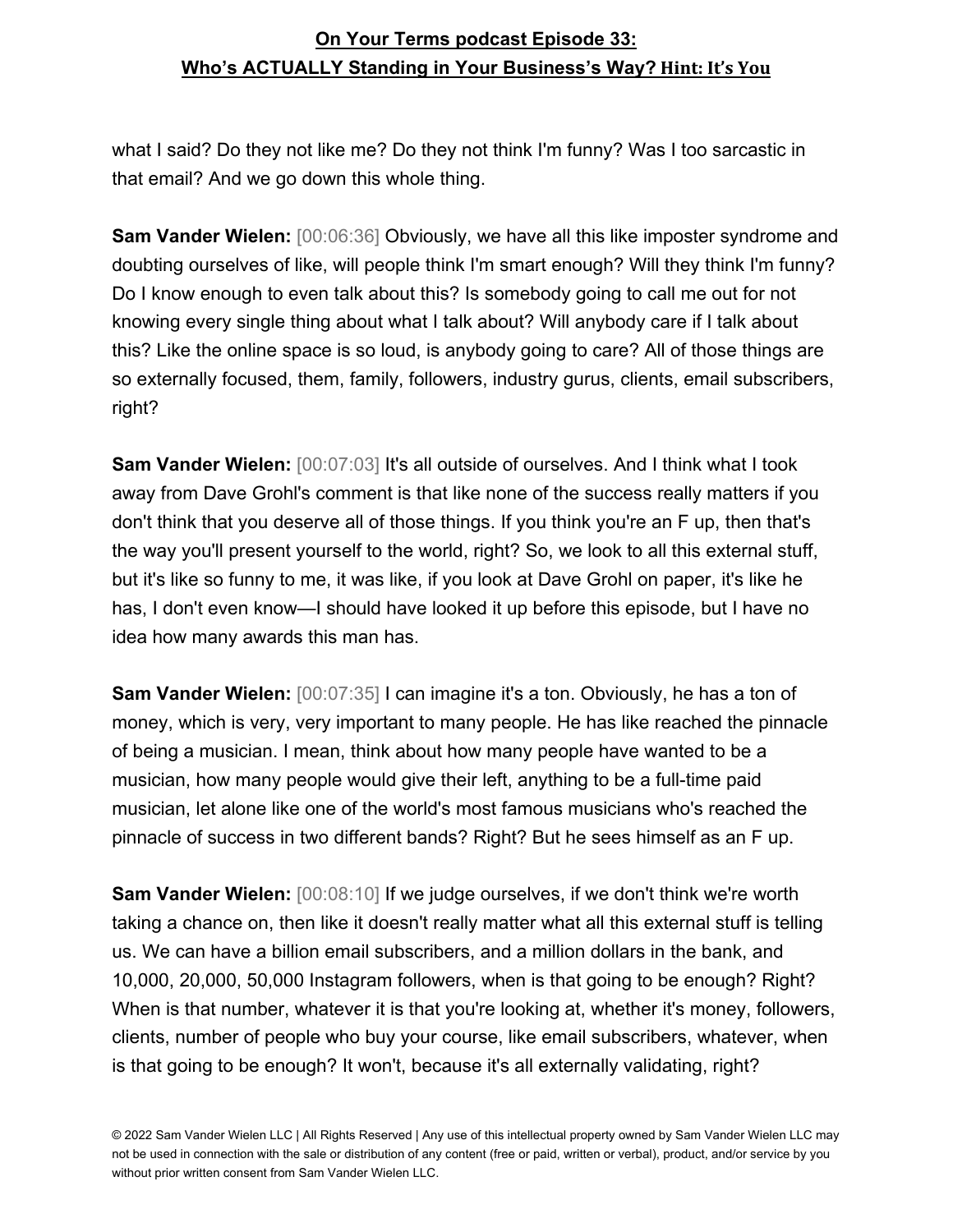**Sam Vander Wielen:** [00:08:44] And don't get me wrong, like it does feel validating to have some of these metrics, right? It does feel like, okay, something must be working here, but I don't think that we can wait until it gets there. Like I feel like from my perspective, like I thought The Ultimate Bundle was great when like two, or four, or five, six people were buying it per month, I was like, wow, this is a wild success, like I am killing it, right? And nobody knew about it, right? We're talking five, 10, 15, 20,000-dollar months, and I was like, I am just killing it, right?

**Sam Vander Wielen:** [00:09:19] I am so happy. I am so happy that the customers are happy. I love this product. I love what I do. I love writing about this stuff. I had like no followers, no email list, not a lot of money, right? And so, I'm still like investing a lot of that and I just think how it's so important along this journey for you to stop and think about what's going to impact how you see yourself and not how other people see you.

**Sam Vander Wielen:** [00:09:55] Have you ever felt lost about where to begin with the legal side of protecting your online business? Some people say you can just wing it at the beginning and get officially set up later. Not a good idea, by the way. Whether you're afraid to even start working with clients because you don't want to do something wrong legally, and then get in trouble or your business is growing, and you sort of forgot to take care of the legal pieces, I've got you.

**Sam Vander Wielen:** [00:10:17] I don't want you to live in fear of the internet police coming after you and your business, but you do have to do certain things and get certain things in place in order to legally and safely run your business online. As much as it just feels like an unregulated Wild Wild West online, that is very much not the case. As an attorney turned entrepreneur and former corporate litigator, I can assure you that there are rules, there are real steps that everybody who runs or starts an online business needs to take.

**Sam Vander Wielen:** [00:10:44] And you're not behind at all. We can get you set up and following the rules right away. In fact, we can even do it today. I want to teach you the five very simple steps to take to legally protect and grow your online business. You don't need an MBA to be a successful entrepreneur and stay out of legal hot water, but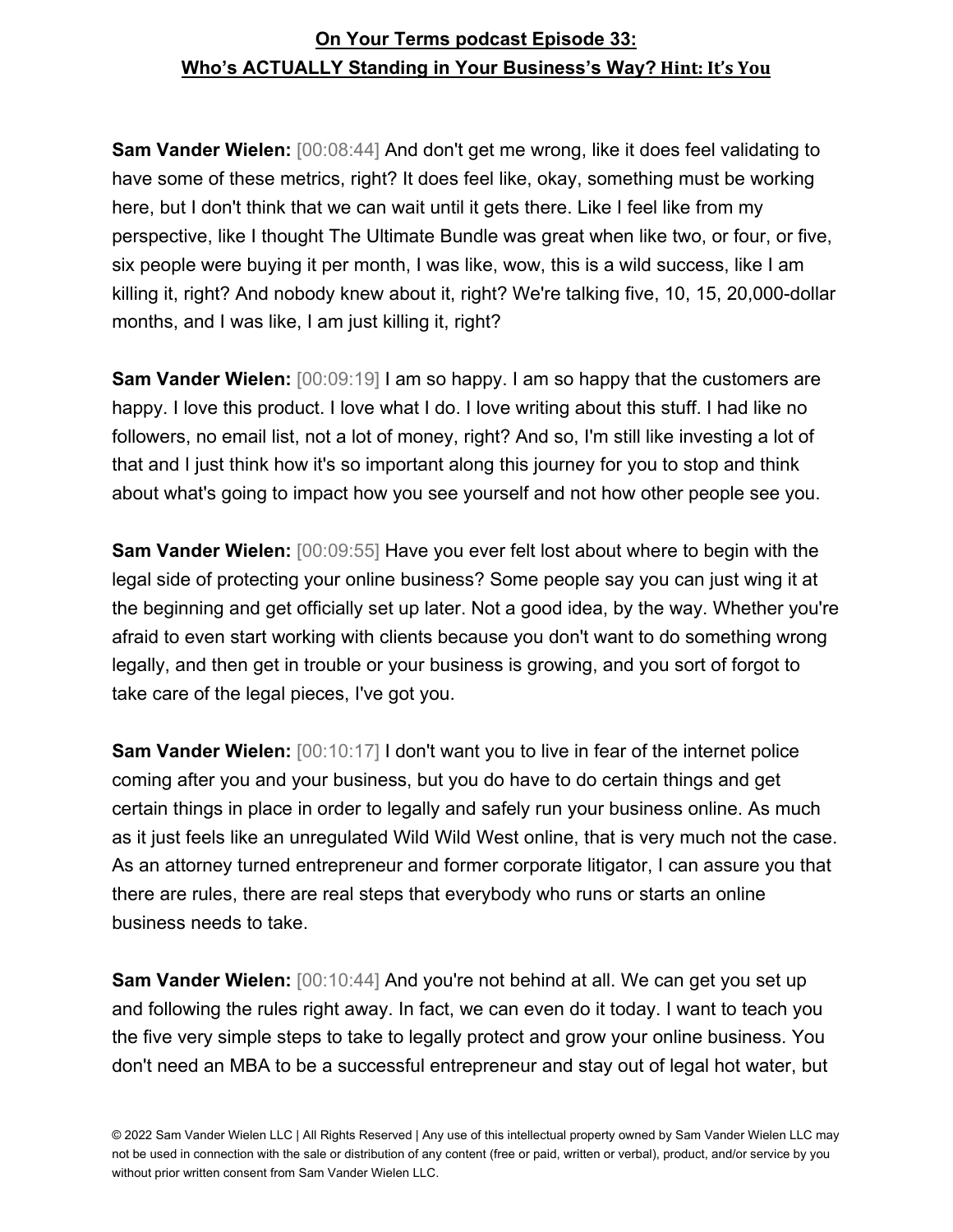you do need to dot your legal Is and cross your Ts in a few key areas that can't be skipped.

**Sam Vander Wielen:** [00:11:05] That's exactly what I'll teach you in my free one hour legal workshop called Five Steps to Legally Protect and Grow Your Online Business. Just head to mylegalworkshop.com, drop in your email address, pick the time, and I'll send you a link to watch the workshop video whenever you have time. This is the best place to begin if you're just getting started legally legitimizing your business, so head on over to mylegalworkshop.com and sign up to watch Five Steps to Legally Protect and Grow Your Online Business now.

**Sam Vander Wielen:** [00:11:35] So, yes, Dave Grohl is really amazing, and yes, he's achieved a lot of success in his life, but personally, I don't know about you, I don't want all that like money, fame, and talent only to still think I'm an F up, right? And obviously, I'm like picking on Dave Grohl, like maybe he's just self-deprecating, maybe he was joking, maybe he, like whatever, but I mean, I don't think he was joking because he kept saying it, but he is entitled to like his own way of dealing with all of this.

**Sam Vander Wielen:** [00:12:03] But it just made me think about how often I hear from you about, "I'm looking to grow my business. I'm looking to get more Instagram followers. I'm looking to sell more of my course. I want to sell my course on autopilot like you do", and all of this kind of stuff, and it's like those are all like great goals, but I certainly hope is not part of any sort of validation situation, where like once you reach that, then you're worth it, then you're successful, then we won't care what other people think, because I can tell you on the other side of this that it's still embarrassing to post a Reel.

**Sam Vander Wielen:** [00:12:36] And I just filmed one that was like super embarrassing. You've seen it by now, but it's like this 50 Cent like, go shawty, it's your birthday, thing, and it's terribly embarrassing. And I'm just like, you know what, it's just like, it's not about them, just like trying to deliver this information. So, I see it all the time. I want you to be able to look back at what you've done, whether you look back at last week, last month, last year as you go on in your business, I want you to look back and I want you to be proud.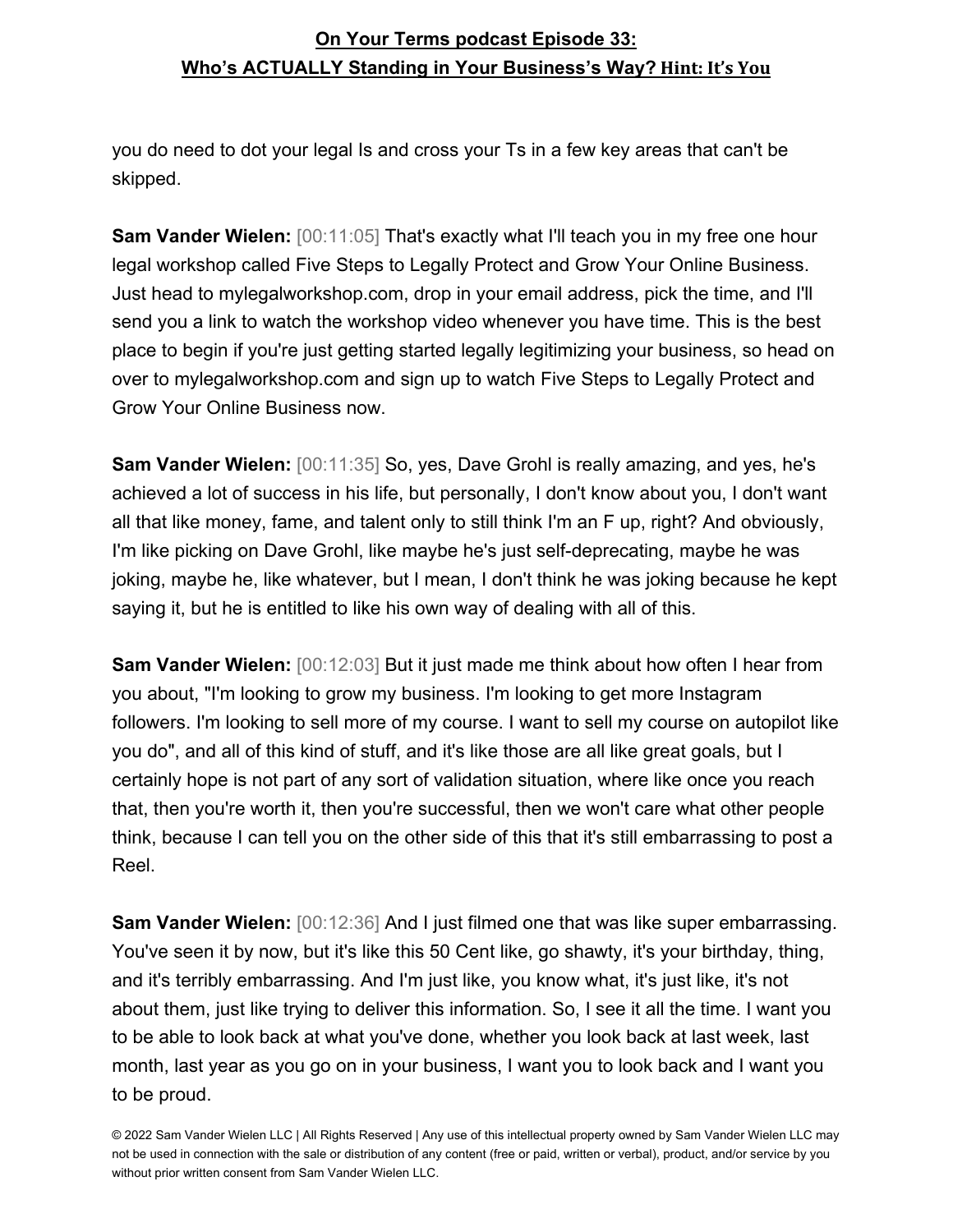**Sam Vander Wielen:** [00:13:06] I want you to be able to own what you do, right? It's not about the stupid numbers. You don't have to be proud once you hit 10,000 followers, you don't have to be proud once you make \$10,000 a month, you don't have to be proud once you have 20 clients, like none of that. There's so much that you have to be proud of. You are not an F up by any means, and maybe you didn't think you were an F up, but maybe you're also not being super proud of yourself.

**Sam Vander Wielen:** [00:13:31] And I just wanted to give you a little talking to today and tell you that you have a lot to be proud of. You have a lot to show others that they can own it, too, right? I've been thinking about this as I've been on my own like health and wellness kick for the last several months, basically since the beginning of December, and I've been thinking about how like I don't post like anything in depth, let's say, on social media about it, because I'm thinking like no matter what I do, I'd be screwed, right?

**Sam Vander Wielen:** [00:14:00] If I post about the workshop or the—the workshop. I'm so used to talking about legal workshops. If I posted about the workout that I did that day, somebody would tell me that I'm not lifting big enough weights. Another person would tell me that it's too intense of exercise for my hormones. Another person would tell me that, blah, blah, blah. It just like goes on, right? When I eat a certain way, I post pictures of my food, because I just love to cook, by the way.

**Sam Vander Wielen:** [00:14:27] That's why I post pictures of my food, because I'm obsessed with cooking. And so, I post pictures of my food. I get comments ranging from the, "I'm coming over, like please make me dinner", to like, "Can I move in with you, can you please be my cook?", to, "You really shouldn't put cheese on that, like that would be good if you didn't kill animals", blah, blah, blah, to the protein police, as I call them, because everyone's always concerned I'm not eating enough protein.

**Sam Vander Wielen:** [00:14:50] But then, when I eat protein, I get the vegan police, and then I'm a devil for not being a vegan, and it's like, there's literally no doing right, right? And so, I think about that when I think about like, there is a lot along the way to be proud of when I personally, and I'm telling you this, because I know so many of you,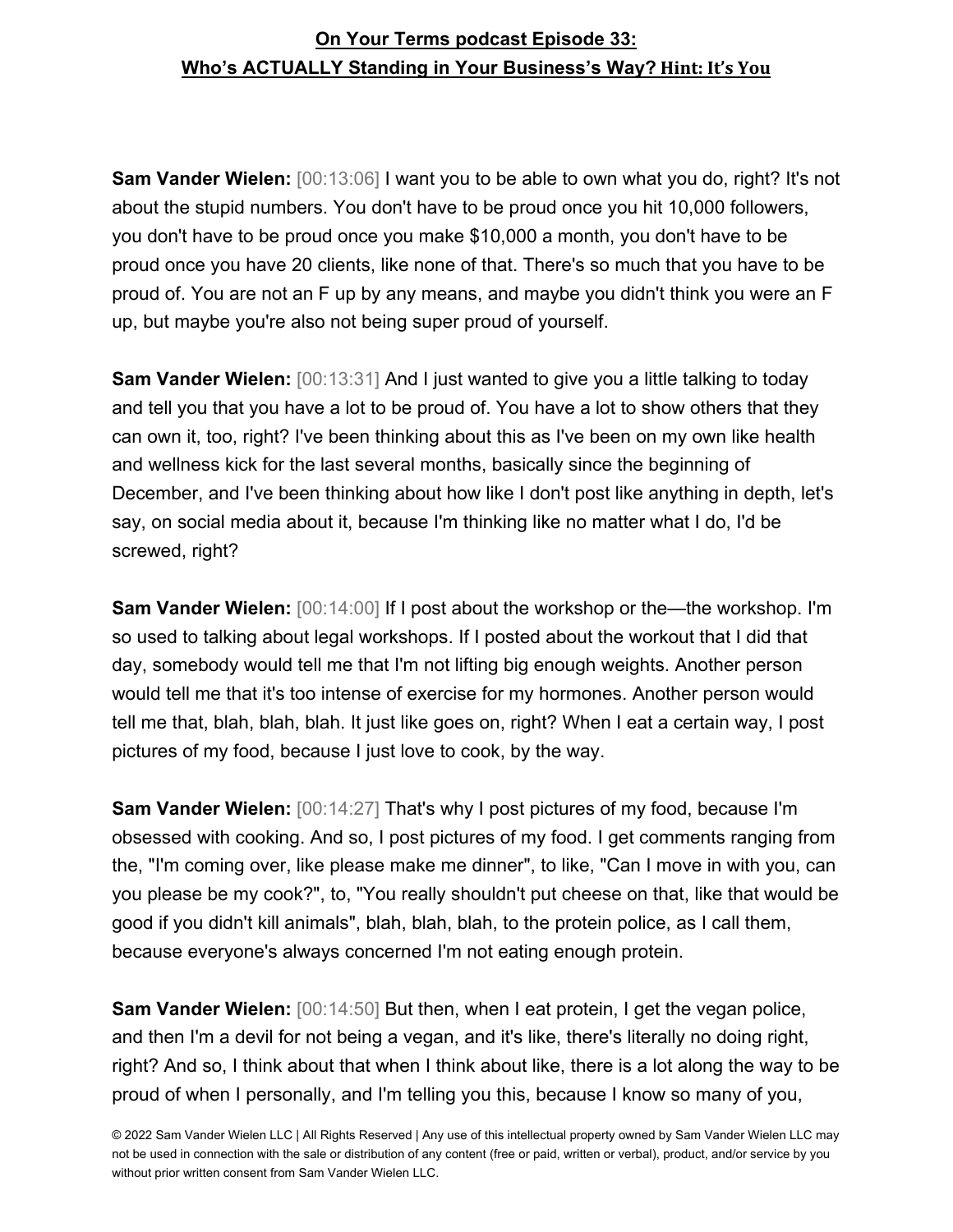your customers are, your clients are people who you're trying to help with their health, wellness, fitness, money, career, business, life, whatever, relationships.

**Sam Vander Wielen:** [00:15:22] I'm telling you this, because along the way, they're going to have a lot of like small wins and you want to teach them to own it. So, like along the way, in my health and wellness journey, I have had lots of little wins that were so like important to me and I was so proud of. And yes, I don't share them on social media because like that's not what I do for a living, so I don't need to share everything.

**Sam Vander Wielen:** [00:15:43] As my friend, Naomi, says, "You have to share parts of yourself, you don't need to share all parts of yourself in online business", but I quietly am very proud of like these micro-wins along the way. It's not like I can only be proud once I reached the end goal, which I don't even have an end goal, but like if there was one, right? And it's not like I have to be proud only if I hit like mega milestones.

**Sam Vander Wielen:** [00:16:08] That's essentially what you're doing to yourself if you're not super proud of these like smaller business achievements, right? And that's why like in my Ultimate Bundle community, I make them share their weekly wins on every single Wednesday inside the group, and I tell them in the post, like this doesn't have to be anything mega, this is like I prepped a new contract, I got my website up and running, I like had a really great sales call in the new client, I successfully led a client go. Like this can be little things.

**Sam Vander Wielen:** [00:16:36] It's not all of this like external validation. You have to be proud of this for yourself, right? And you have the opportunity to show your clients that it's not just about being proud about the big end result, the external flashy thing that everybody else is chasing after, it can be about the quiet or smaller internal wins, because those are the ones that like stack up like bricks and make you proud of yourself, right?

**Sam Vander Wielen:** [00:17:01] So, I see this all the time with like delaying your business or moving forward in your business, you can pick the right software or tool, not starting a podcast until you have like a fancier mic or something, not starting your business because you're not legally protected, but then you don't grow it, because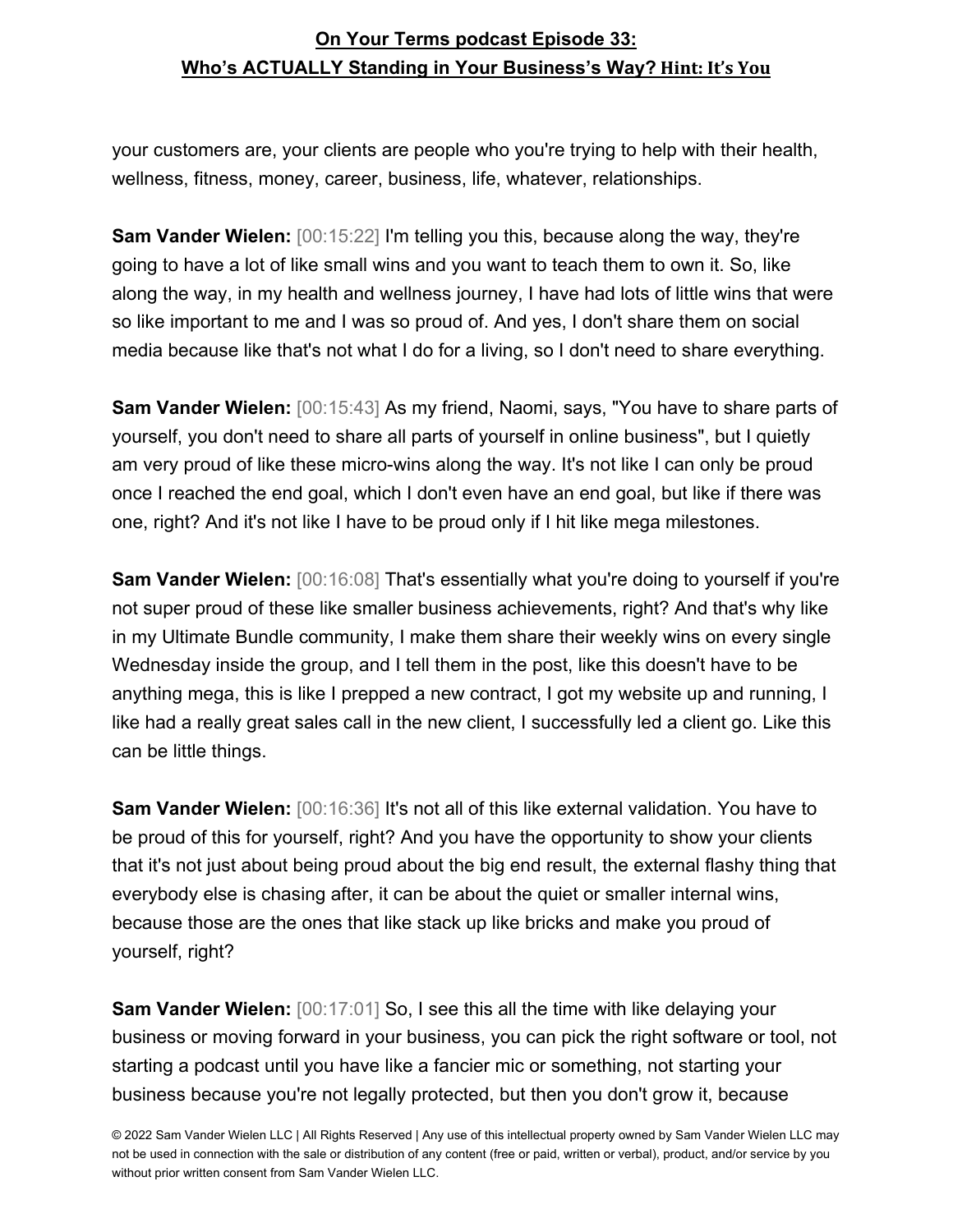you're legally vulnerable. We get in our own way. We blame others, on algorithms, on clients, on social media, but it's us, right? Most of the time. Privilege being the biggest exception or lack thereof, because I hate this like pick yourself up from the bootstraps language, because it totally ignores privilege.

**Sam Vander Wielen:** [00:17:34] And so, it is not true that everybody is just like not doing great, because they're not trying hard enough. I don't believe that. But for so many people, the lack of like feeling proud, or enough, or like you're doing great in business, because we are putting too much stock in all this external validation, all these external metrics, and we're also just not stopping to like smell these little wins along the way, right? I want you to pick up these little wins along the way.

**Sam Vander Wielen:** [00:18:04] So, I can't wait to hear what you think about this episode. I'm not really sure it was going to land. I hope it's going to land okay. I'm trying to give you a bunch of little shorty episodes here coming off of our big promotion month, but next week, I've got a little personal catch-up episode going on for you. I hope you'll like that. If you liked this episode, it would mean so much to me if you screenshot it and share it on social media, tag me at Sam Vander Wielen, you can tag the podcast, On Your Terms podcast, but tag me on Instagram and let me know what you thought about this episode.

**Sam Vander Wielen:** [00:18:36] Please send me a DM. I'm so curious if this landed, how this landed with you, and what you're taking away from it. If there's like even a little shift that you're going to make, I would just love it if you shared it with me. So, please DM me, let me know how things are going. I hope that you love On Your Terms. Please subscribe. Follow before you leave. And if you're listening on Apple podcast, go over and leave that review, because you can win \$20 in Starbucks gift cards. Woo-hoo. Alright. Well, with that, I'll see you next week for my personal episode.

**Sam Vander Wielen:** [00:19:09] Thanks so much for listening to the On Your Terms podcast. Make sure to follow on Apple Podcasts, Spotify, or wherever you like to listen to podcasts. You can also check out all of our podcast episodes, show notes, links, and more at samvanderwielen.com/podcast. You can learn more about legally protecting your business and take my free legal workshop, Five Steps to Legally Protect and Grow